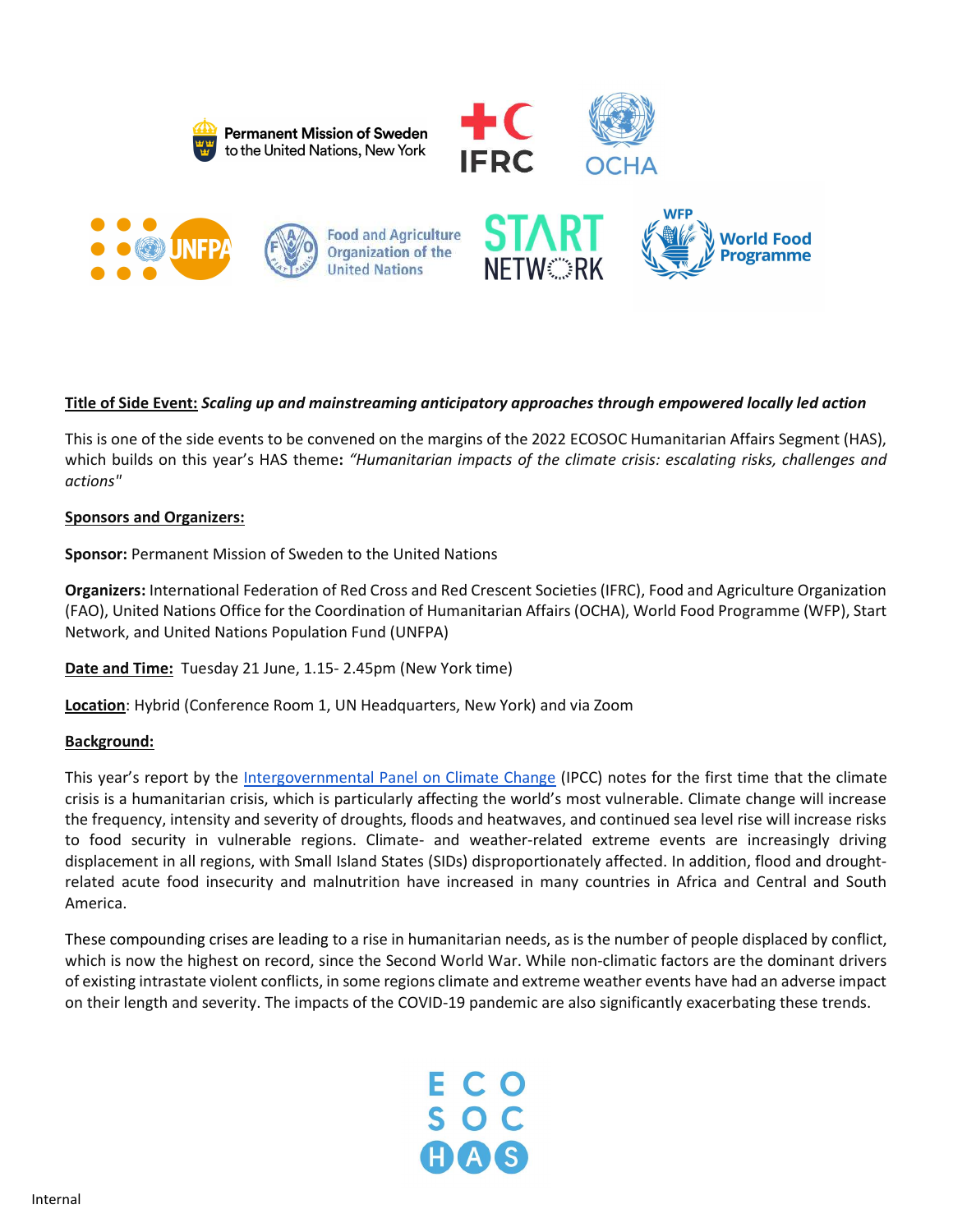At the same time, acute food insecurity is deteriorating due to compounding drivers, such as economic shocks, conflicts, and extreme weather events, often affecting the same people at the same time. According to the latest Global Report on Food Crises, about 193 million people faced acute hunger in 2021, which has increased by 80% over the last five years. The report also found that the impact of weather-related hazards on acute food insecurity has intensified since 2020, with African countries facing the harshest consequences.

One of the key solutions identified to limit and reduce the loss and damage from climate change and associated impacts is anticipating predictable disasters and crises and acting ahead of time to protect people in the most vulnerable situations. Anticipatory action is shifting the focus from a traditional reactive response to a more proactive humanitarian response, protecting people ahead of predicted hazards to prevent or reduce acute humanitarian impacts before they fully unfold. This type of approach requires planning ahead, reliable early warning information, and preagreed financing, but it has proven to be a more dignified and cost-effective way to save lives and livelihoods ahead of disasters and crises.

When it comes to the use, scaling up and mainstreaming of anticipatory action, there has been increased interest, uptake and commitment from humanitarian organizations, governments and other stakeholders. As the Anticipatory Action Task Force, the IFRC, WFP, FAO, OCHA and Start Network are implementing anticipatory action in more than 70 countries. For anticipatory action to be the modus operandi, this number needs to be scaled up, to cover more regions, more shocks, and more people, particularly at the local community level, as well as to expand anticipatory action beyond weather-related hazards and to include epidemics, pandemics, food chain crises and other drivers of humanitarian needs.

The rationale for increasing investment in anticipatory action is becoming increasingly clear. A growing bank of evidence shows that these approaches are more effective, cost-efficient and provide a dignified and quick way to manage risks before they become humanitarian disasters. Crucially, these anticipatory approaches also protect development gains.

In parallel, there are global commitments, which need to translate into local actions. On World Meteorological Day this year, Mr. António Guterres, United Nations Secretary-General, announced that the United Nations would spearhead new action to ensure hundred percent coverage of early warning systems within five years. Early warnings are not as effective if they do not translate into early actions to save lives and livelihoods.

The High-Level Event on Anticipatory Action held in September 2021 urged the humanitarian system to shift away from a solely reactive response to crises towards an increasingly proactive, anticipatory approach – acting on risks instead of only reacting to needs.

A key element of effectively scaling up anticipatory action is investing in and empowering locally led action that must be driven by local actors and organizations. Local actors especially focus on vulnerable communities and are the closest to the crises. It is important for local actors to have access to early warning and forecasting information, which supports local priorities and systems to guarantee sustainability in the long term and to reach at-risk populations.

Finally, for the systems' shift to become truly anticipatory, collective efforts from humanitarian, development, and climate communities are needed for integrating anticipatory action in national disaster risk management and climate change adaptation plans, policies and strategies. Working transversely across ministries, departments and organizations at all levels can help break silos to institutionalize anticipatory action.

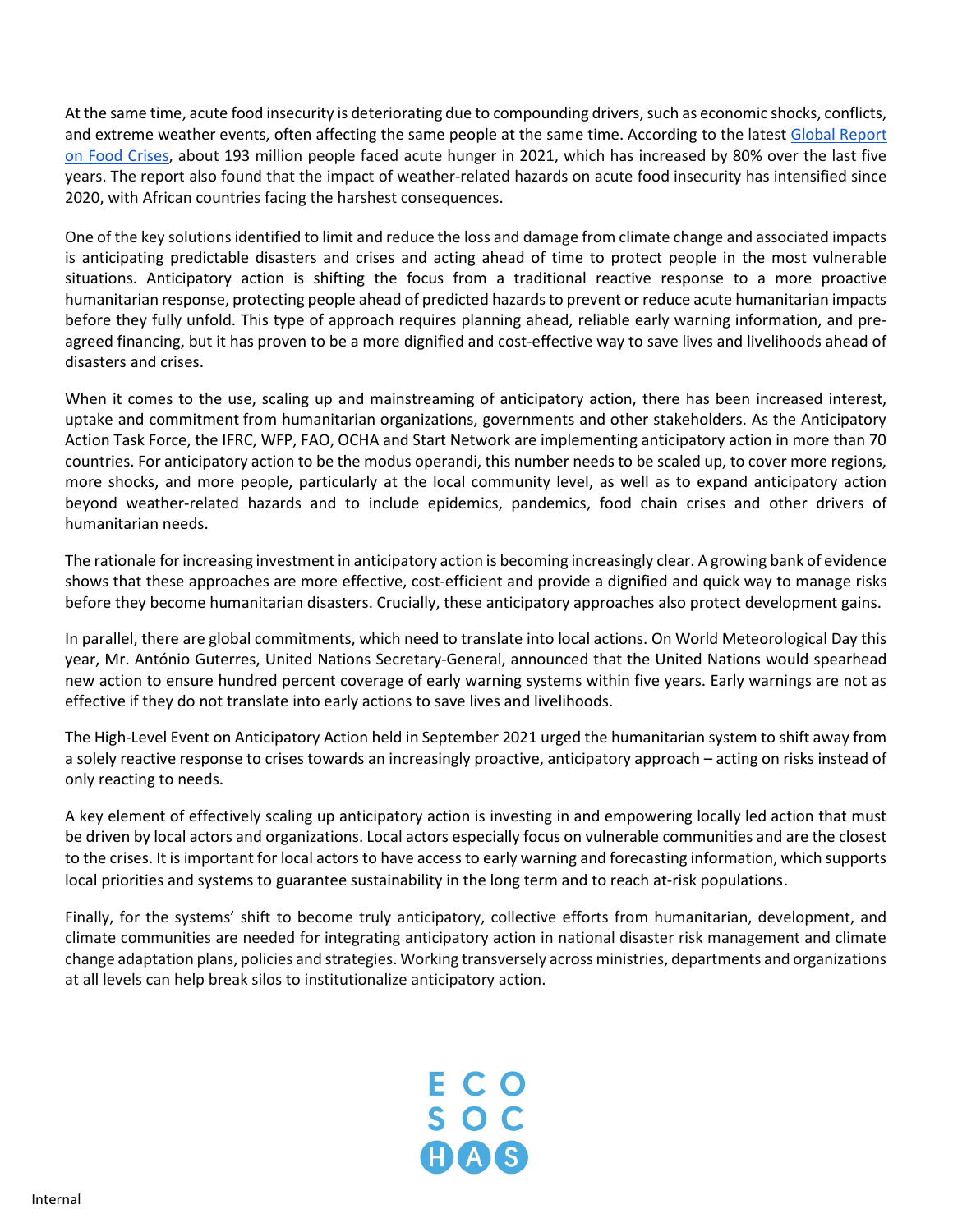## Objectives of event:

Drawing upon the experience of key agencies and organizations working in this space and bringing together government and humanitarian organizations' representatives, this official ECOSOC HAS side event will examine the ways to further scale up and mainstream anticipatory action and provide forward-looking considerations in terms of next steps for anticipatory action.

The event will further explore some solutions to address humanitarian impacts of the climate crisis and will determine the key actions required to scale up anticipatory action from the ECOSOC members and pave the way for translating global commitments to concrete actions.

The event will also deliberate on some lessons learnt on anticipatory action and replicate good practices in other contexts. It will highlight the importance and practice of working together and through coordinated actions to enable anticipatory action and pre-agreed ex-ante financing.

## Discussion points or guiding questions:

- What are some of the recent lessons learnt, best practices and key recommendations in addressing humanitarian impacts of climate change? What should be replicated and what are the major challenges in addressing escalating risks?
- How anticipatory action approaches have been effective in the face of increasing climate risks? What have we learnt so far?
- What are some of the enabling environments for nationally and locally led anticipatory action and what is required to scale up such practice?
- How can anticipatory action be more locally led and what would the humanitarian system gain from listening to local actors when acting ahead of crises?
- How can we move beyond conceptual misunderstandings, to collaborate and meaningfully engage across sectors, levels and organizations in anticipatory action? What are the learnings from the existing frameworks and multi-stakeholder collaborations?
- How can we increase humanitarian financing for anticipatory action, i.e., enable funding pre-hazard impact with a no-regret approach, rather than it turning into a disaster?

## Key concrete action points and recommendations/take away messages:

The side event will generate recommendations on:

- 1) Need and ways to scale up of anticipatory action to address humanitarian impacts of climate change
- 2) How to draw and use lessons learnt from anticipatory approaches to tackle future risks
- 3) Ways to develop synergies and work in a more coordinated manner to scale up, mainstream and institutionalize anticipatory action

# Background Material (feel free to share links to relevant documents):

- IFRC Operational Framework for Anticipatory Action 2021-2025
- "Information is Power: Connecting Local Responders to the Risk information that they Need", Start Network
- 'Harnessing anticipatory action to avoid or reduce disaster displacement', Anticipation Hub